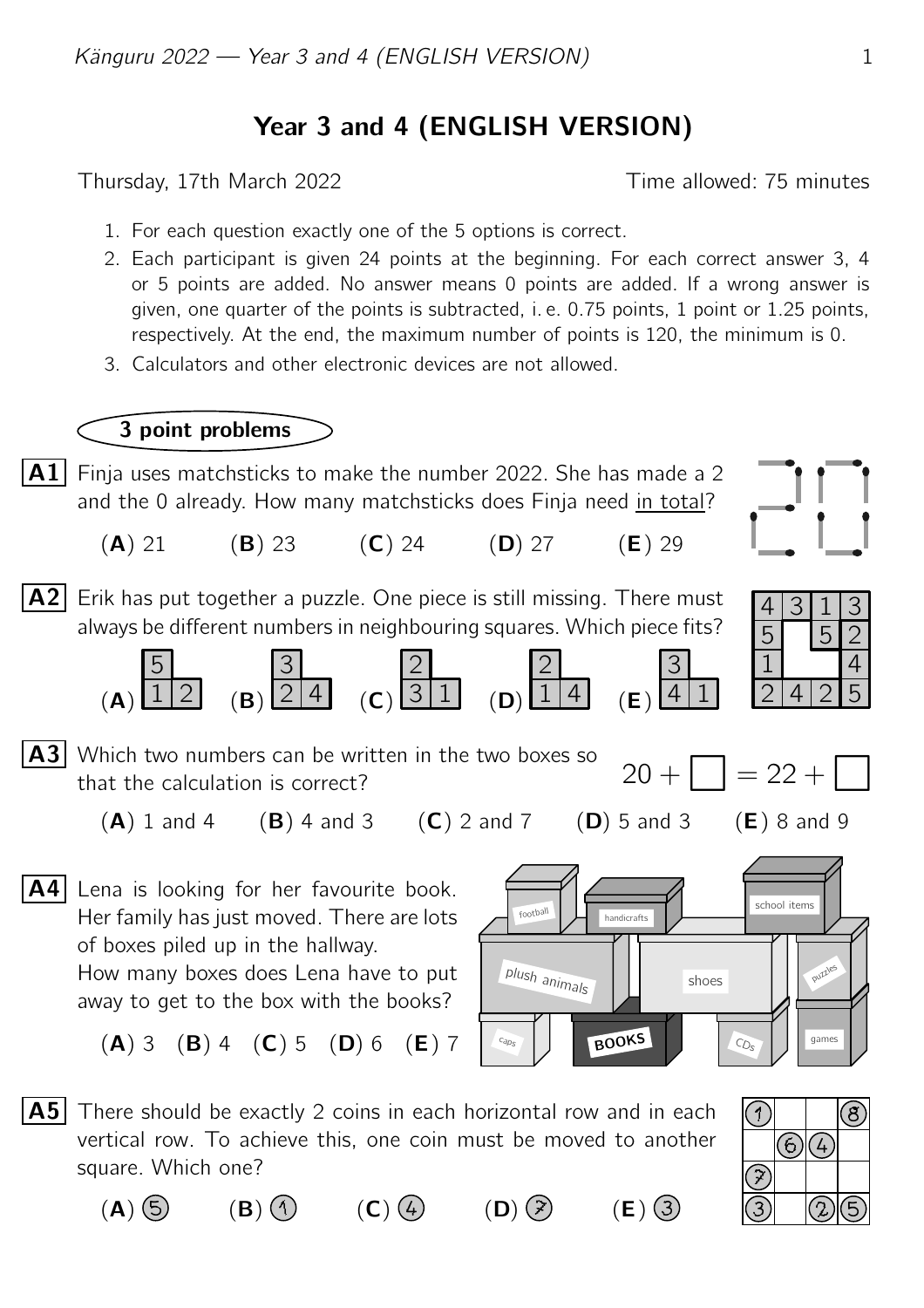

 $(A)$  2 and 8  $(B)$  4 and 5  $(C)$  5 and 8  $(D)$  6 and 8  $(E)$  6 and 10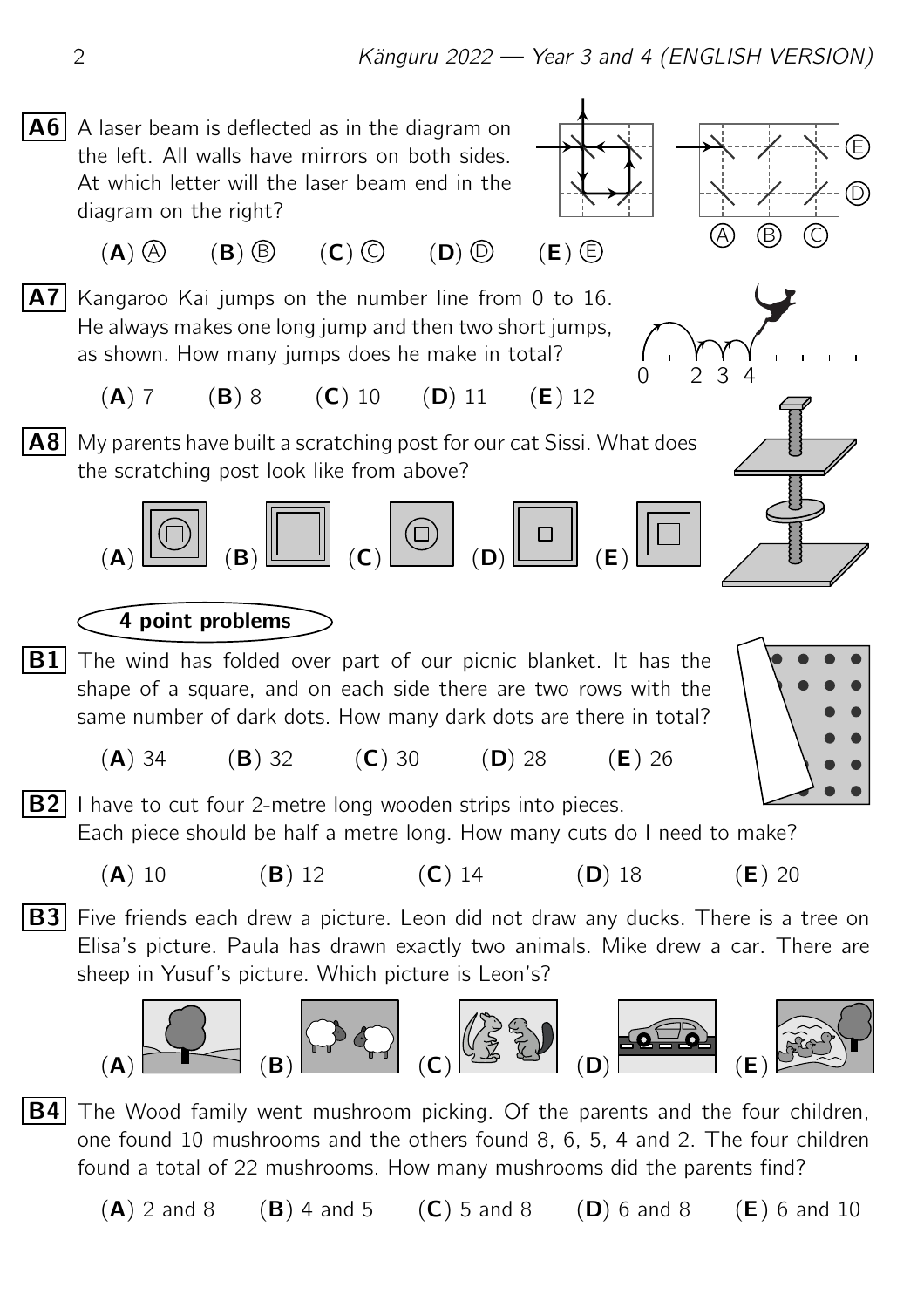**B5** In a bicycle race, the biker with starting number 1 is leading, followed by 2, 3, 4 in this order. Then the last of the four bikers overtakes the two bikers in front of him. And just before the finish line, the biker who is now second to last overtakes the two bikers in front of him. In which order do the bikers cross the finish line?

(A) 2, 1, 4, 3 (B) 3, 2, 1, 4 (C) 4, 1, 2, 3 (D) 2, 3, 4, 1 (E) 1, 2, 4, 3

- **B6** Leo used number cards to make an equation. Then he flipped over four cards. What is the sum of the numbers on the flipped cards?
	-

(A) 8 (B) 9 (C) 11 (D) 13 (E) 14

 $+$  6  $|4|$  =  $|5||7||2|$ 

 $|B7|$  My father baked a pizza and cut it into 12 pieces. The toppings are peppers, corn and spinach, and there are no pieces without topping. On 3 pieces there are only peppers. On 7 pieces there is corn, and on 5 pieces there is spinach. How many pieces have corn and spinach on them?

(A) 1 (B) 2 (C) 3 (D) 4 (E) 5

**B8** A caterpillar curled up to sleep. What could this look like?



## 5 point problems

 $\overline{{\mathsf{C}}\hspace{0.5pt}\mathbf{1}}\hspace{0.5pt}$  Two of the pieces shown on the right can be placed in the middle so that house A is connected to the houses B and E, but not to house D.

Which two pieces are these?



 $|C2|$  Three primary schools are competing in the dodgeball district finals. Each team plays every other team exactly once. The winner of a game gets 3 points. The loser gets 0 points. If a game is drawn, both teams get 1 point each. Which number of points is it impossible for any team to have at the end of the competition?

- 
- 
- 
- (A) 1 (B) 2 (C) 4 (D) 5 (E) 6